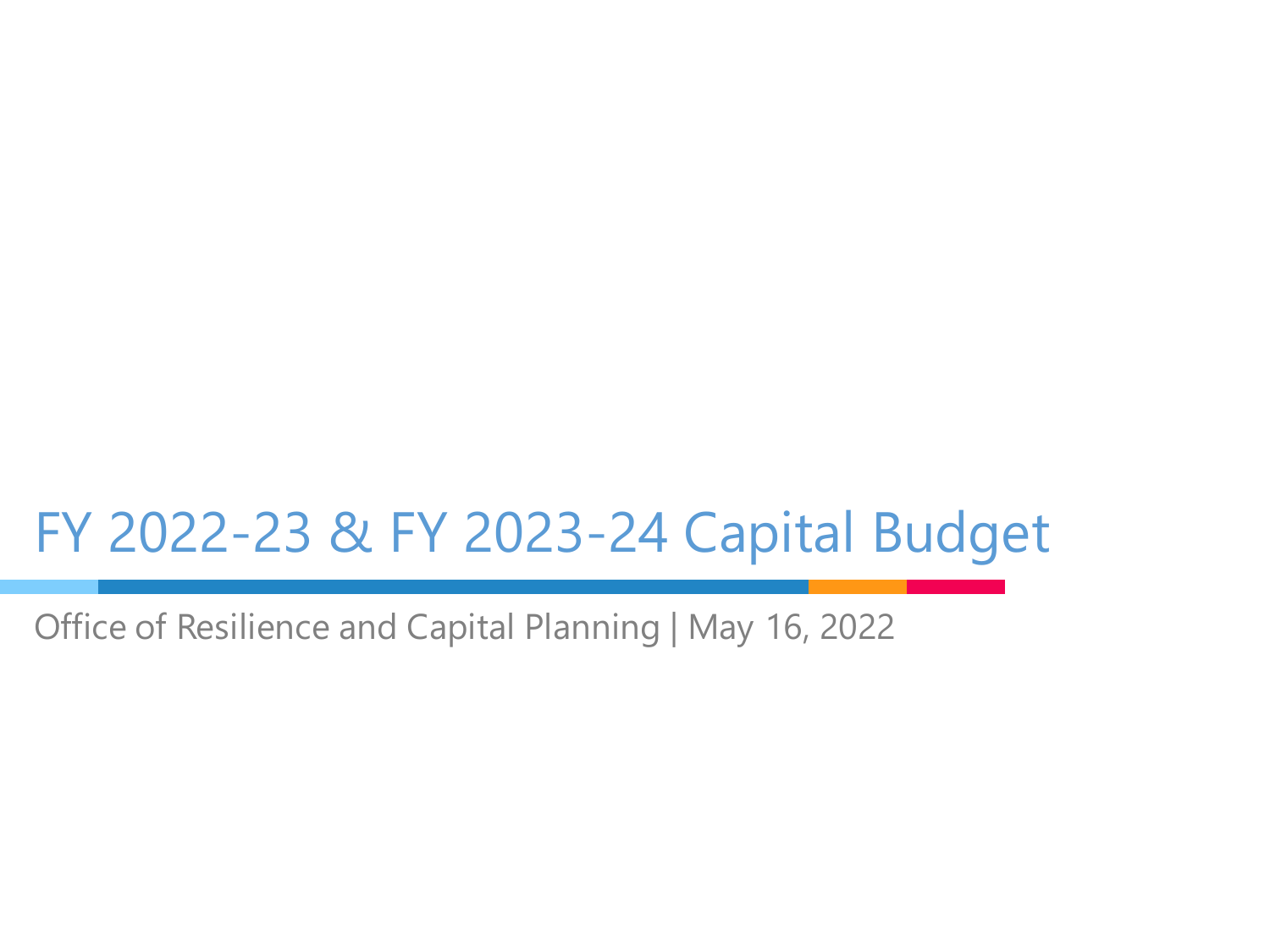# **CPC AGENDA General Fund Dept Capital Budget**

#### **Action Item**

- **E** Approve the FY23 & FY24 Proposed General Fund Dept Capital Budget for recommendation to Board of Supervisors;
- **E** Approve the FY23 Proposed Program for Streets, Critical Repairs & Recovery Stimulus COPs
	- **E** Admin Code Section 3.21: CPC reviews the Capital Budget to ensure it aligns with recommendations in Capital Plan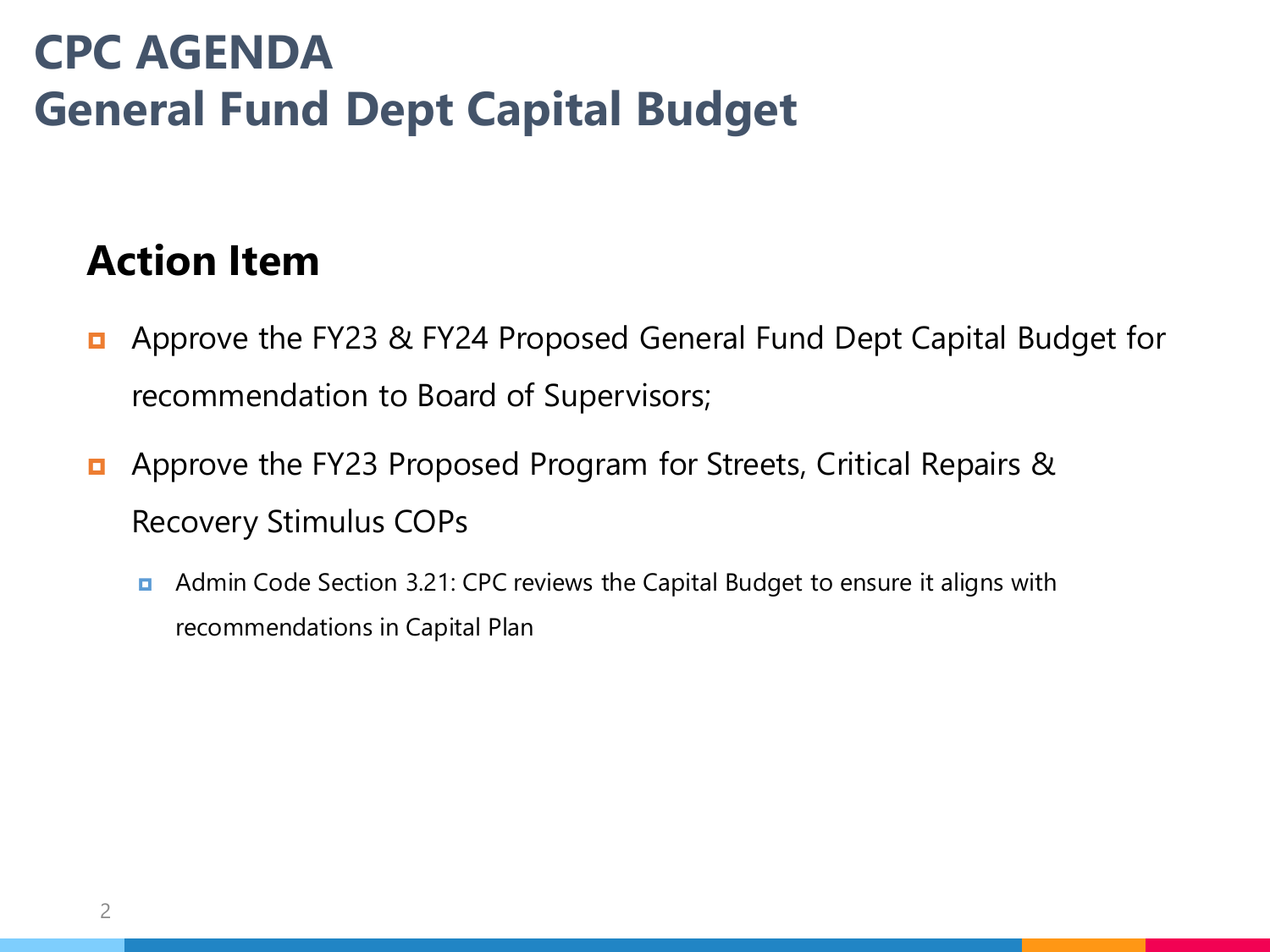# **PROPOSED CAPITAL BUDGET Funding Sources**

■ The proposed FY23 & FY24 Capital Budget includes debt to address shortfalls caused by COVID-19

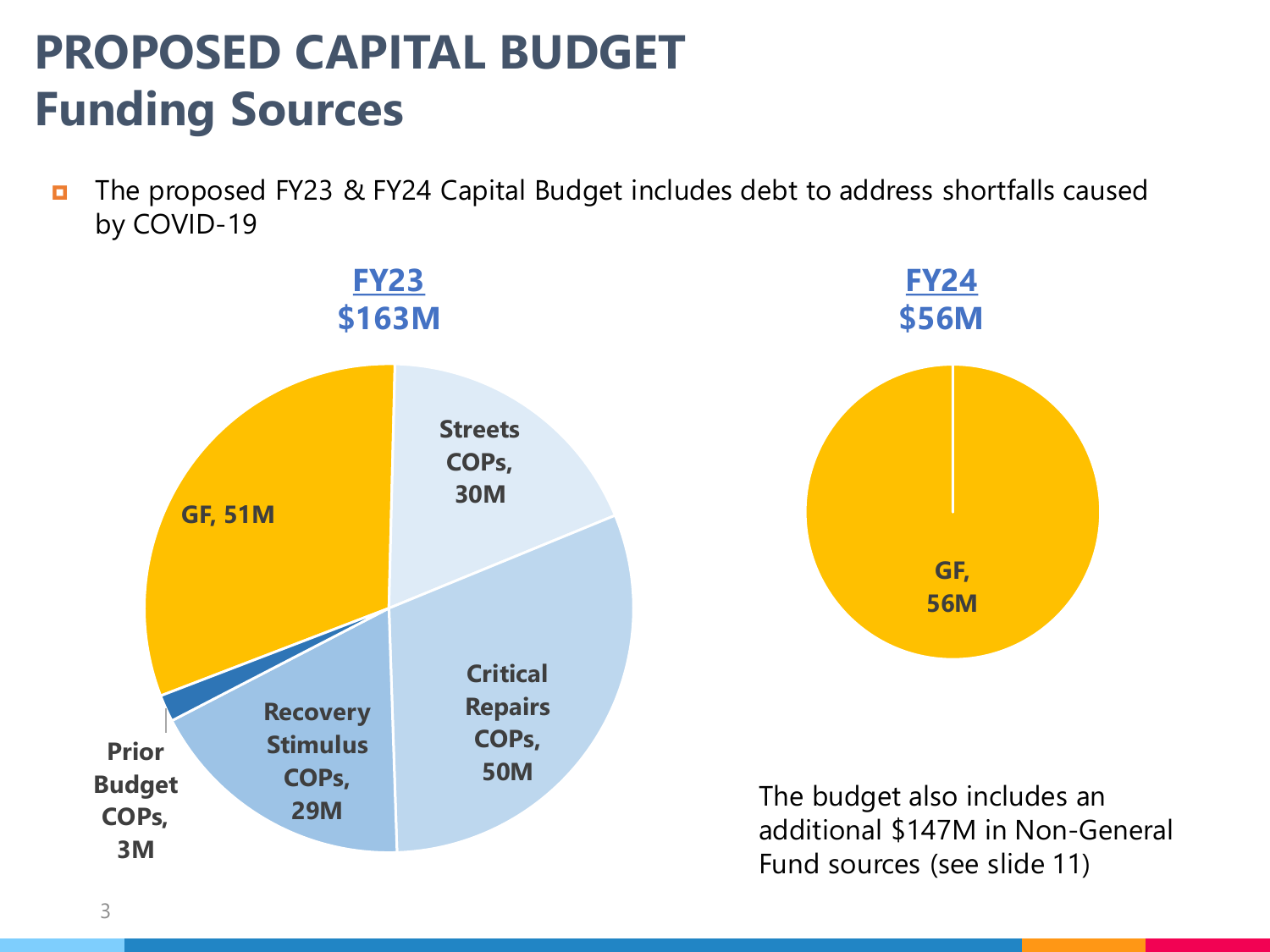# **PROPOSED CAPITAL BUDGET Background**

**Pre-COVID, 5-yr average annual capital budget was \$144M** 



■ COPs were used to address the shortfall in FY22, and are proposed again for FY23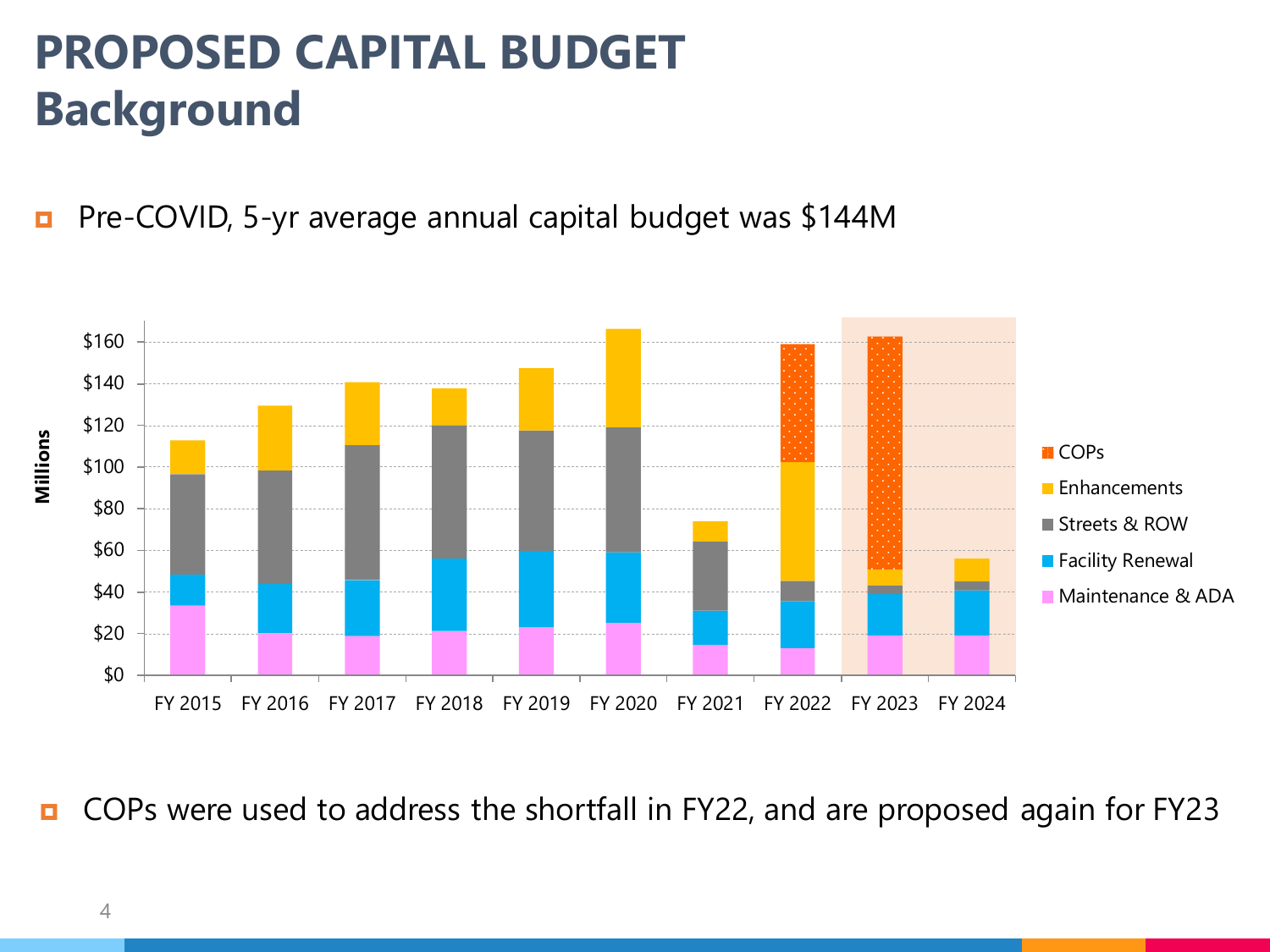## **PROPOSED CAPITAL BUDGET General Fund Allocations**



| Set-asides & Policies                          | <b>FY23</b> | <b>FY24</b> |
|------------------------------------------------|-------------|-------------|
| REC Set-Aside (Prop B, 2016)                   | 14.5        | 15.0        |
| Street Trees Set-Aside (supports Prop E, 2016) | 5.8         | 6.1         |
| Routine maintenance allocations for all depts. | 11.4        | 12.0        |
| <b>SUB-TOTAL</b>                               | 31.8        | 33.1        |

| Remaining Expenditure Categories                              | <b>FY23</b> | <b>FY24</b> |
|---------------------------------------------------------------|-------------|-------------|
| ADA (primarily Curb Ramps)                                    | 3.9         | 5.1         |
| Critical Enhancements (legal mandates, security improvements) | 1.2         | 4.5         |
| Facility Renewals (life-safety, HVAC, roof leaks etc.)        | 7.3         | 8.2         |
| ROW Renewals (pothole & sidewalk repair)                      | 4.1         | 4.5         |
| Planning (Chinatown Health Clinic, homeless shelters)         | 2.6         | 0.6         |
| <b>SUB-TOTAL</b>                                              | 19.1        | 22.9        |
| <b>TOTAL</b>                                                  | 50.9        | 56.0        |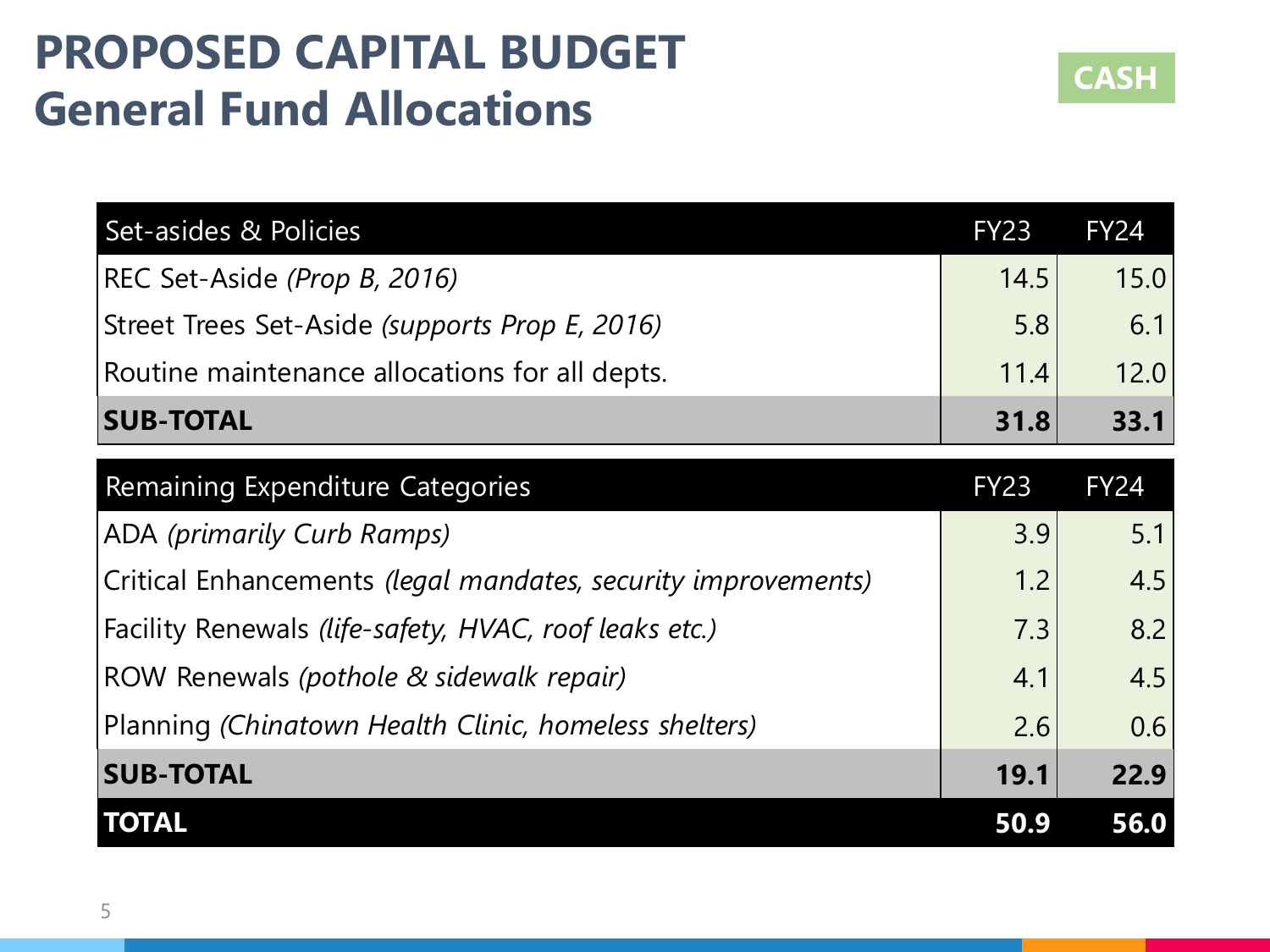#### **PROPOSED CAPITAL BUDGET GF vs. Capital Plan – FY23 & FY24**



#### **By Expenditure Type (GF only)**

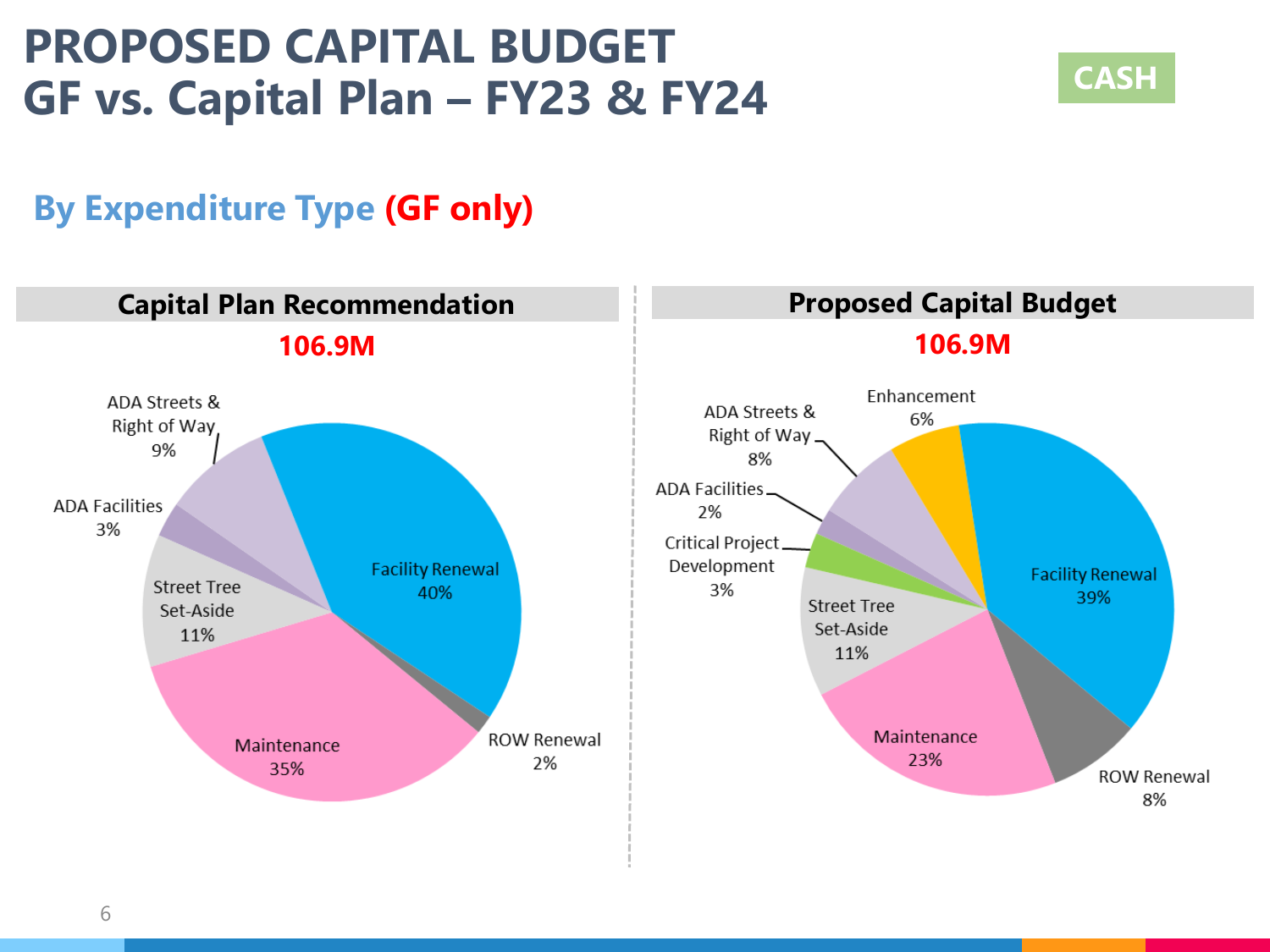### **PROPOSED CAPITAL BUDGET Critical Repairs COPs**

7

**n** Additional funding from COPs is essential in maintaining the condition of City facilities

*\$ in millions*

| Dept       | Project                                                                | <b>FY23</b> |
|------------|------------------------------------------------------------------------|-------------|
| <b>ADM</b> | City Hall - Roof                                                       | 2.5         |
| <b>ADM</b> | Civic Center - Steam Loop Renewal                                      | 3.7         |
| <b>ADM</b> | Underground Fuel Tank Replacements                                     | 9.2         |
| <b>ADM</b> | Other Renewals – Fire systems, boilers, chillers, elevators, exteriors | 5.7         |
| <b>DPH</b> | <b>Clinical Lab Systems</b>                                            | 4.0         |
| <b>DPH</b> | ZSFG - Kitchen, HVAC, Fire Alarm, Elevator                             | 7.0         |
| <b>DPW</b> | Curb Ramps with Basements                                              | 3.0         |
| <b>DPW</b> | Operations Yard Tenant Improvements & HVAC                             | 2.6         |
| <b>JUV</b> | Youth Guidance Center Admin Bldg - HVAC & Elevators                    | 1.5         |
| <b>MOD</b> | Golden Gate Park ADA (Stanyan St. Curb, JFK Drive)                     | 0.9         |
| <b>REC</b> | ADA Harding Park                                                       | 0.9         |
| <b>SHF</b> | 425 7th St - Building Management System & Roof                         | 4.8         |
| <b>WAR</b> | Davies Hall Elevator                                                   | 2.2         |
| Other      | <b>Cost Overrun Contingency</b>                                        | 2.0         |
|            | <b>TOTAL</b>                                                           | 50.0        |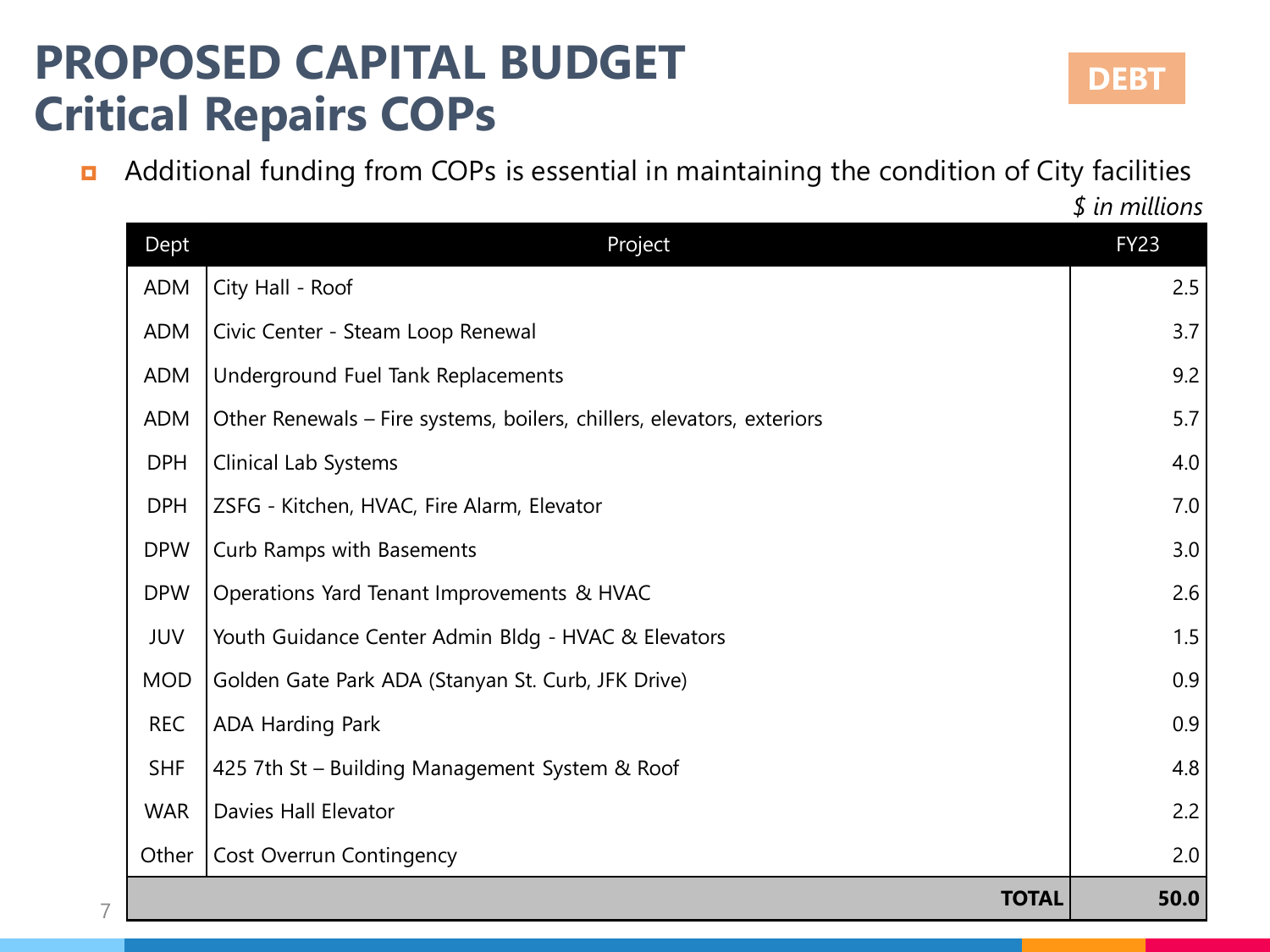### **PROPOSED CAPITAL BUDGET Recovery Stimulus COPs**



*\$ in millions*

| Dept       | Project                                                  | <b>FY23</b> |
|------------|----------------------------------------------------------|-------------|
| <b>ART</b> | Mission Cultural Center for Latino Arts Seismic Retrofit | 9.6         |
| <b>DPH</b> | Laguna Honda Hospital Cooling Center                     | 1.0         |
| <b>DPW</b> | Innes Ave Rebuild                                        | 5.0         |
| <b>DPW</b> | Japantown Buchanan Mall Improvements                     | 2.0         |
| <b>DPW</b> | <b>Street Trees in Priority Areas</b>                    | 2.0         |
| <b>DPW</b> | Sunset Boulevard Recycled Water Irrigation Improvements  | 2.1         |
| DT         | Fiber to Public Housing                                  | 2.5         |
| <b>WAR</b> | Opera House Roof Replacement                             | 5.0         |
|            | TOTAI                                                    | 29.2        |

## **Street Resurfacing COPs** *<i>s* **in millions**

| Dept <sup>1</sup> | Project                   | <b>FY23</b> |
|-------------------|---------------------------|-------------|
| <b>DPW</b>        | <b>Street Resurfacing</b> | 30.0        |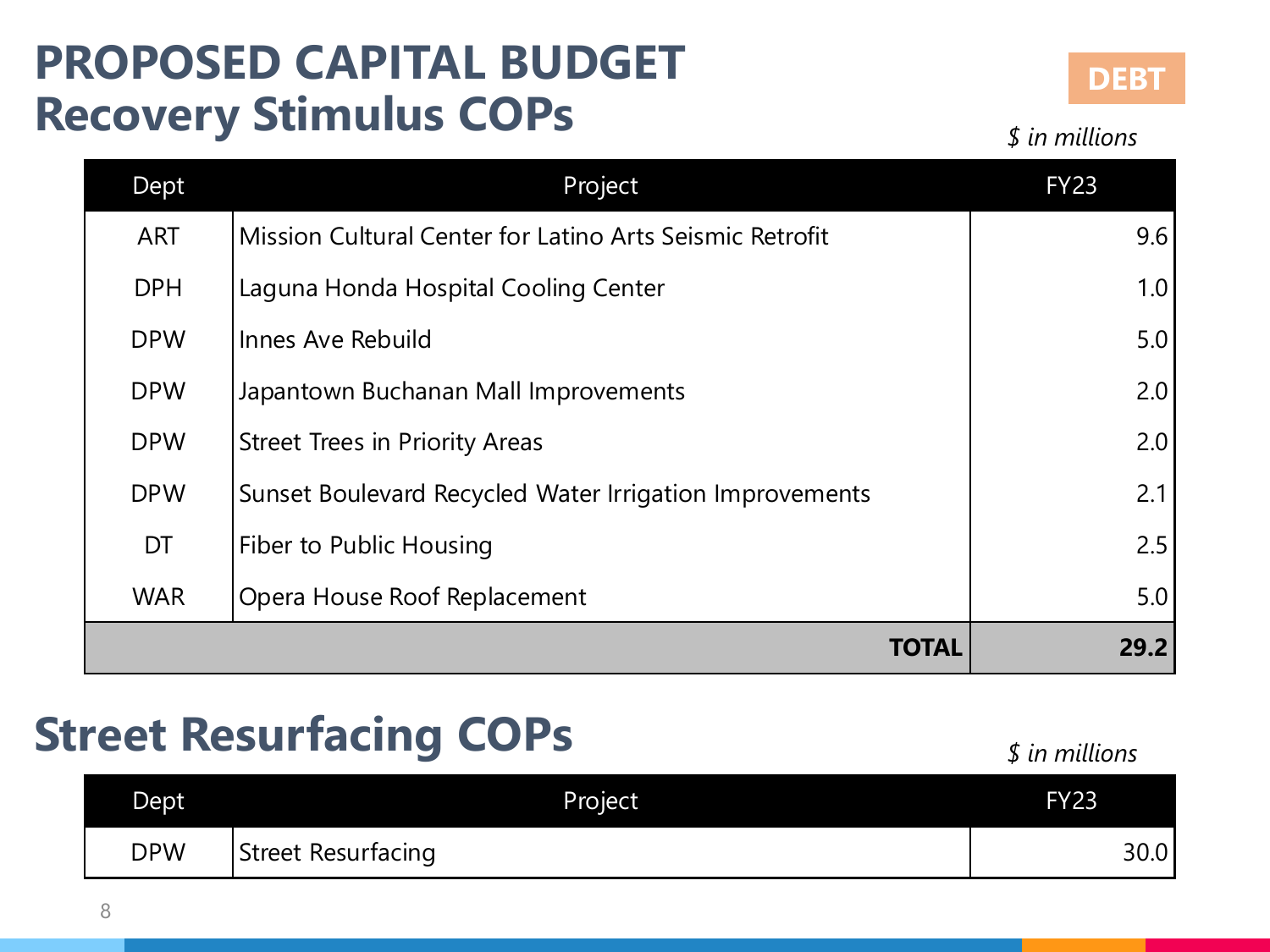#### **PROPOSED CAPITAL BUDGET Prior Year COPs**

- The FY 2022 Capital Budget reserved \$3M in COP capacity to address future cost overruns
- This capacity is proposed for the projects below, through a de-appropriation / reappropriation process

| Project                                                         | <b>FY23</b> |
|-----------------------------------------------------------------|-------------|
| African American Art & Culture Complex Retrofit Cost Escalation | 1.3         |
| 1011 Turk St. Dispatch Floor Remodel Cost Overrun               | 1.6         |
|                                                                 | 2.9         |

*\$ in millions*

**DEBT**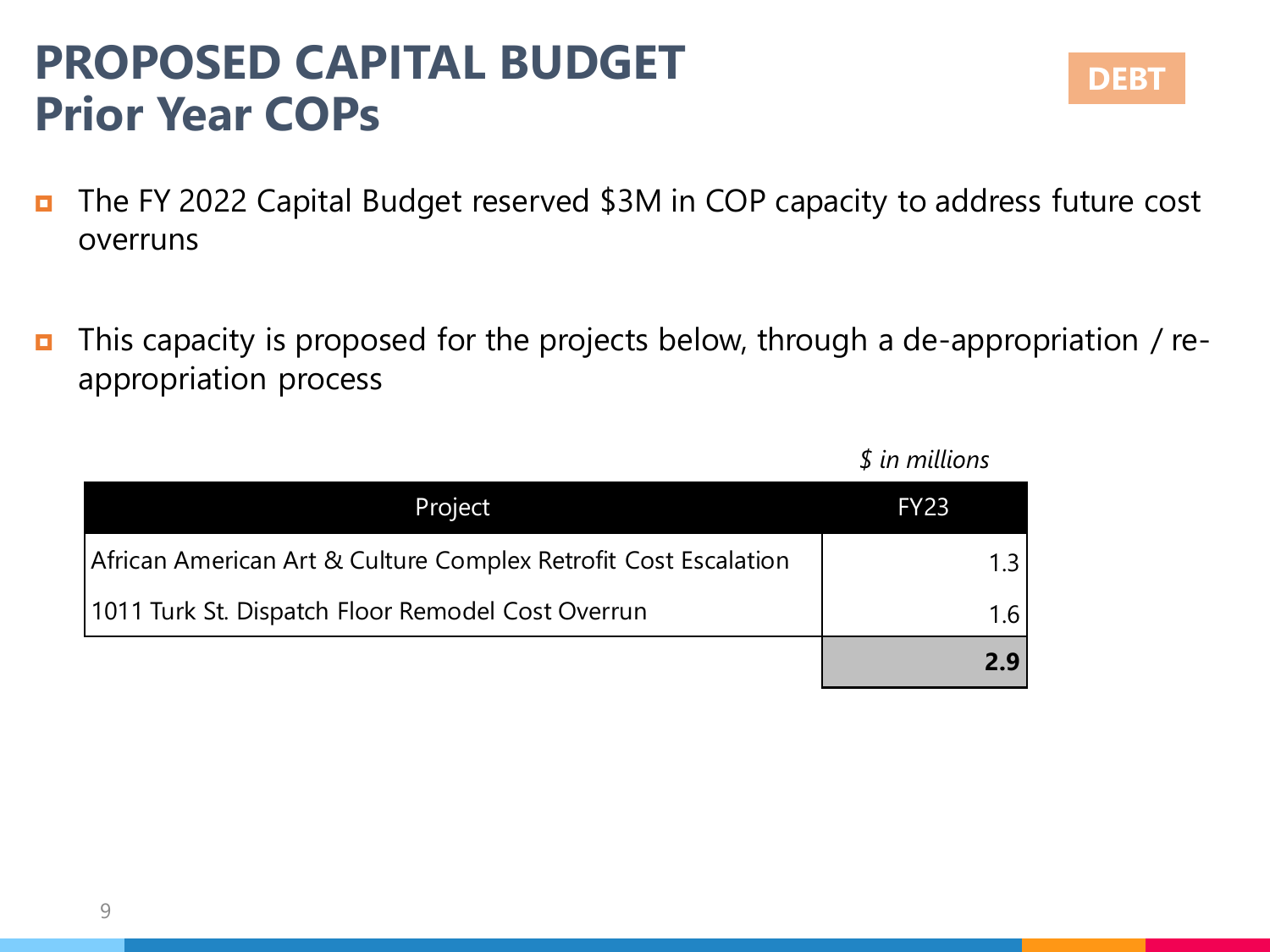#### **PROPOSED CAPITAL BUDGET Changes since 4/18/22**

- **n** Funded Police Facilities Master Planning (\$350k) in FY23 by deferring funding for security enhancements, fire panel replacements, roofs to FY24
- Reduced Fiber to Public Housing COP-funding from \$10M to \$2.5M in FY23
- **D** Added \$5M in COP-funding for Opera House Roof Replacement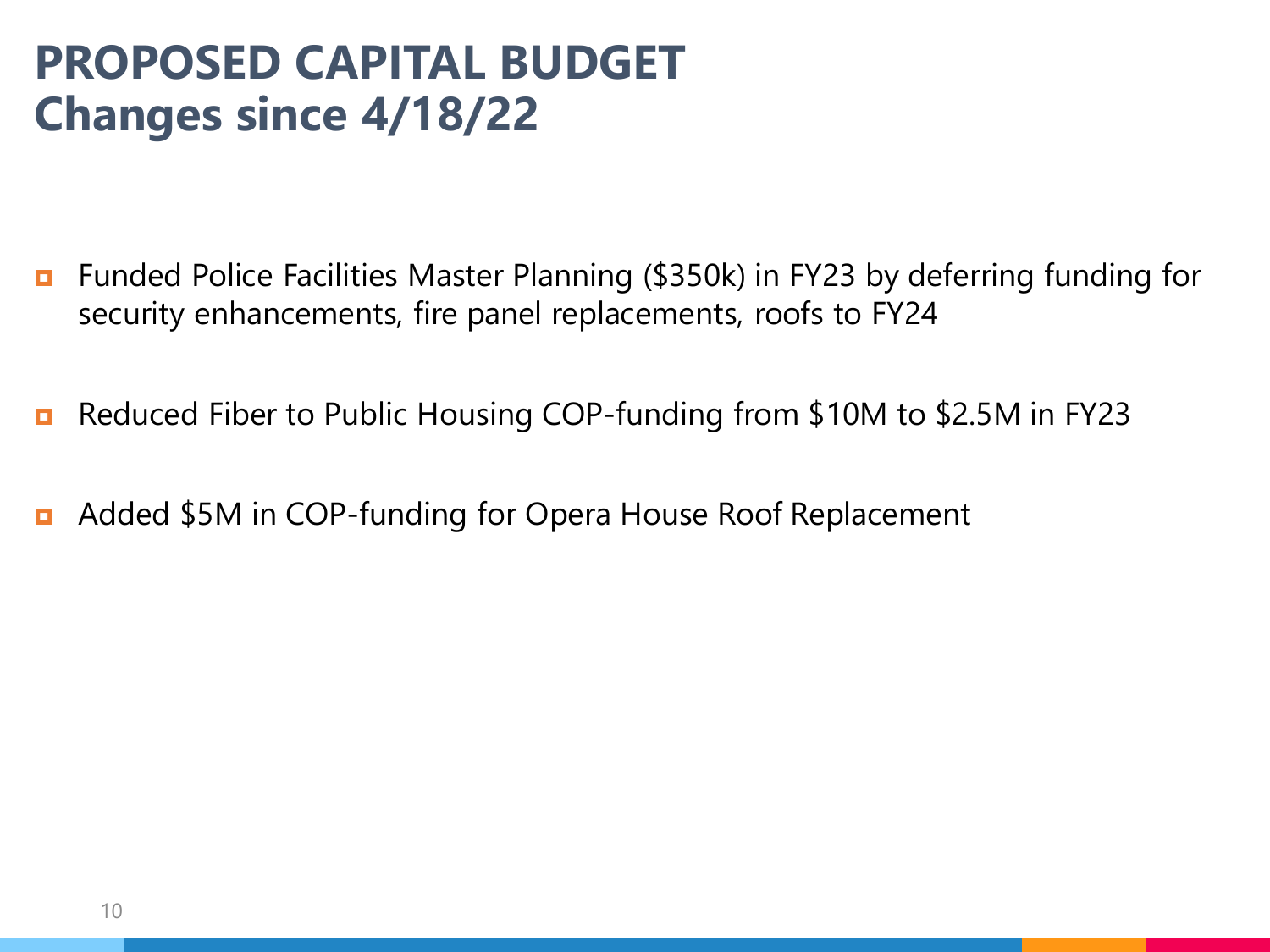#### **PROPOSED CAPITAL BUDGET Non-General Fund Capital Sources**

| <b>Funding Source</b>        | Dept. receiving funds | <b>FY23</b> | <b>FY24</b> |
|------------------------------|-----------------------|-------------|-------------|
| <b>State</b>                 | <b>DPW</b>            | 44.8        | 46.2        |
| Area Plan Impact Fees        | ADM, DEC, REC         | 1.5         | 2.0         |
| Library Preservation Fund    | <b>LIB</b>            | 19.3        | 20.8        |
| Open Space                   | <b>REC</b>            | 3.7         | 3.9         |
| Marina Fund                  | <b>REC</b>            | 2.2         | 2.2         |
| <b>Botanical Garden Fund</b> | <b>REC</b>            | 0.3         | 0.3         |
| <b>Bond Revenue</b>          | <b>REC</b>            | 0.1         |             |
|                              | <b>TOTAL</b>          | 71.9        | 75.4        |

*\$ in millions*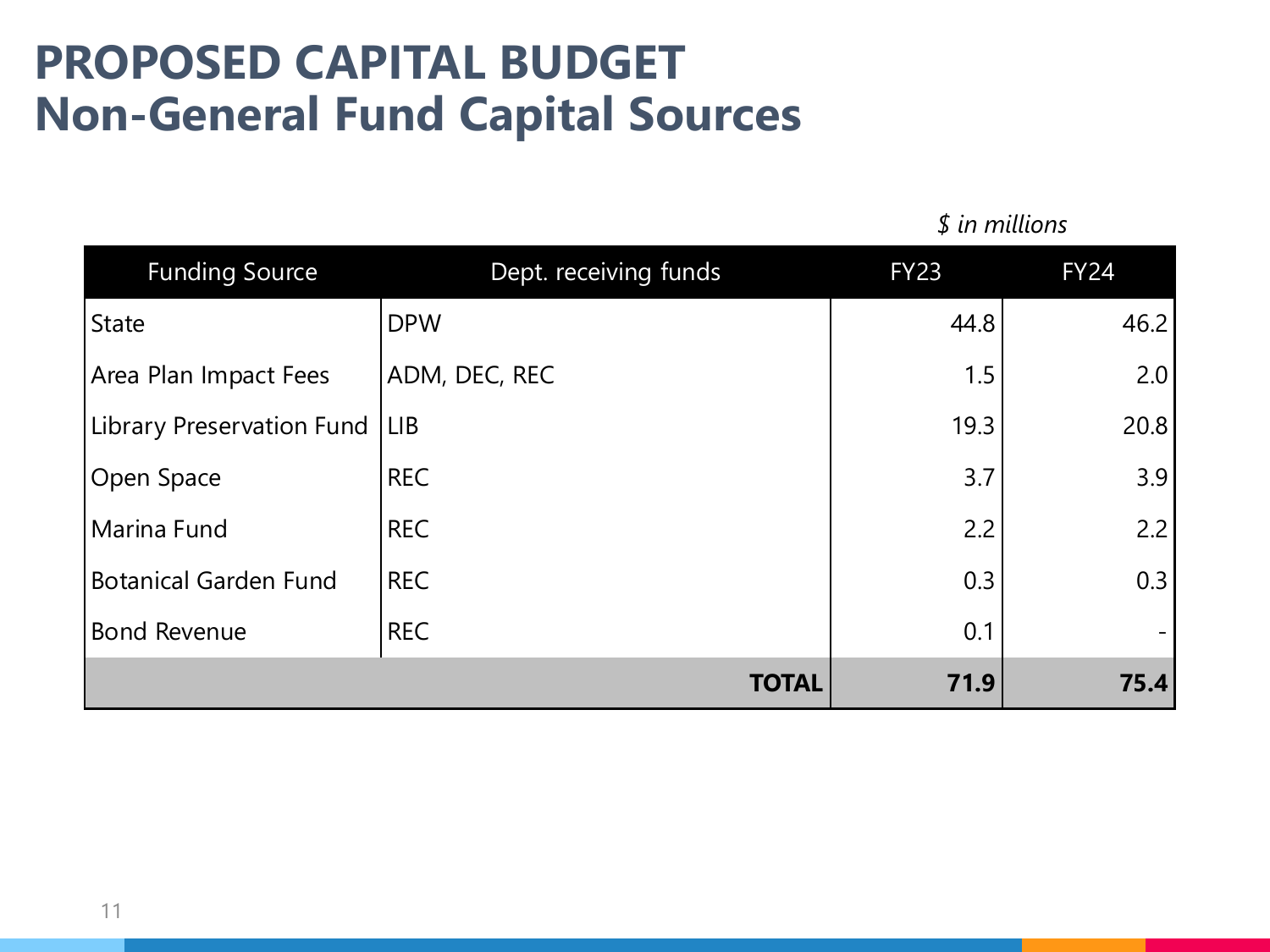#### **PROPOSED CAPITAL BUDGET Projects with Co-Benefits**



- $\overline{a}$  32% of the funding allocated will have a meaningful impact on:
	- **n** Mitigating/adapting to climate change impacts
	- **Advancing racial** equity
	- **E** Seismic safety
- **E** Funding for Cultural Centers and Libraries account for a significant amount of the Racial Equity and Seismic investments
- **D** Climate projects include renewals like HVAC projects, as well as enhancement projects like the Sunset Blvd Irrigation and the Simon Cooling Center at LHH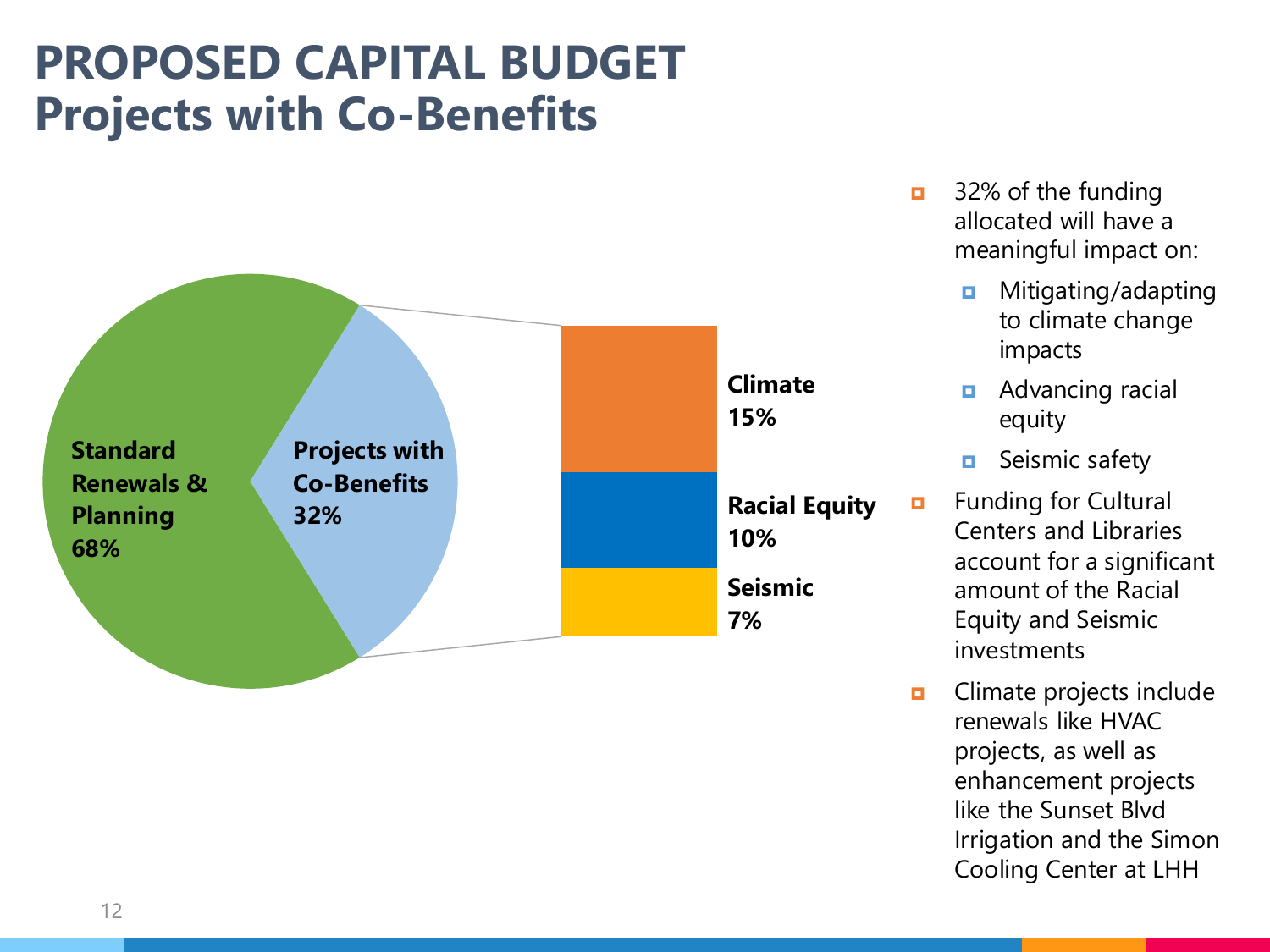### **PROPOSED CAPITAL BUDGET Summary**

- **Low GF-commitment due to effects of COVID-19, but other** sources help address shortfall
- 2-Year GF Investment: **\$106.9M**
	- **E** \$50.9M funded in FY23 and \$56.0M funded in FY24
- FY23 Certificates of Participation: **\$109.2M**
	- \$50M for Critical Repairs, \$29M for Recovery Stimulus, \$30M for Streets
- 2-Year Other Sources Investment\*: **\$150.0M**
- TOTAL 2-Year Proposed Investment: **\$366.1M**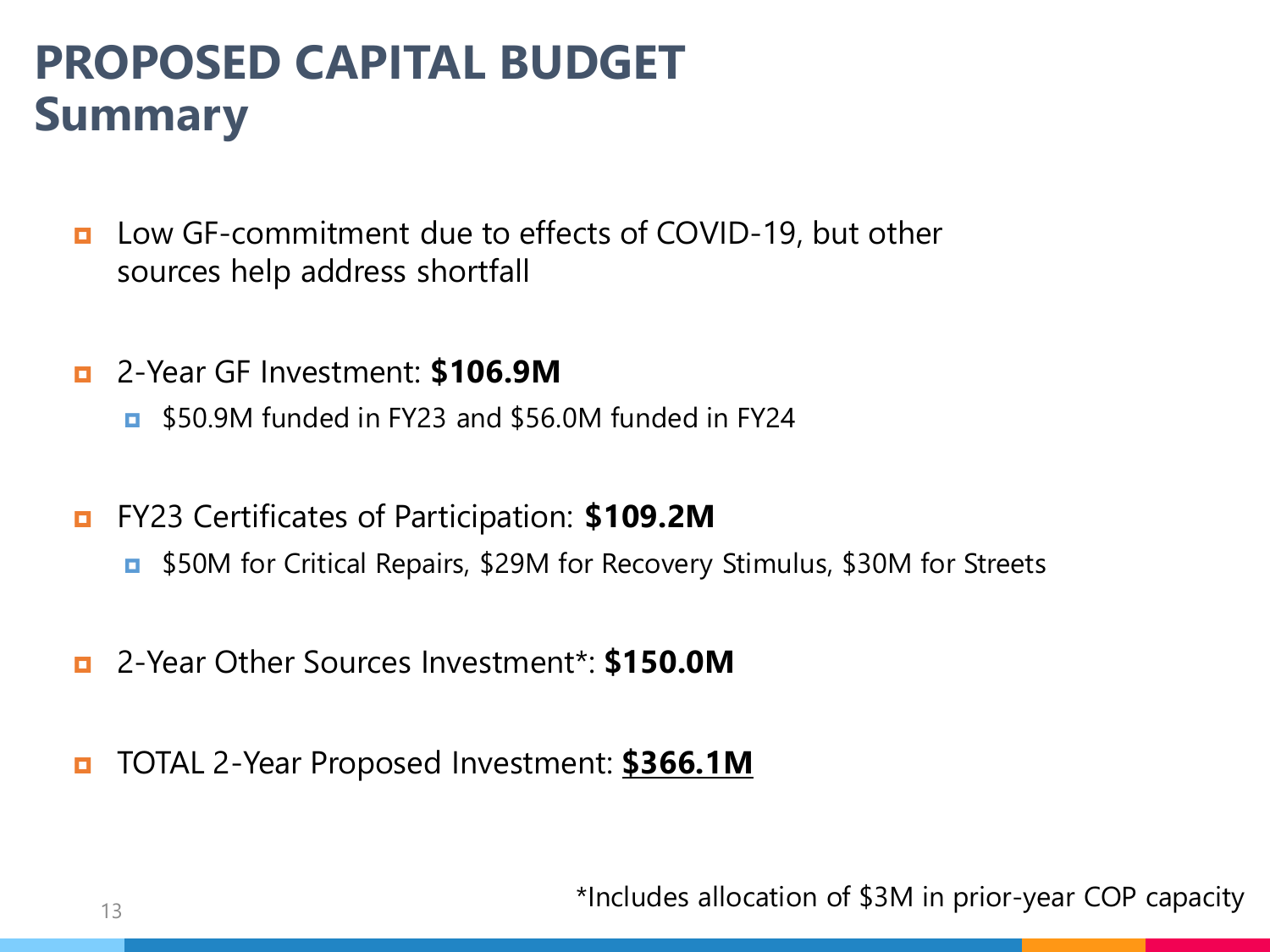# Questions & Comments

# onesanfrancisco.org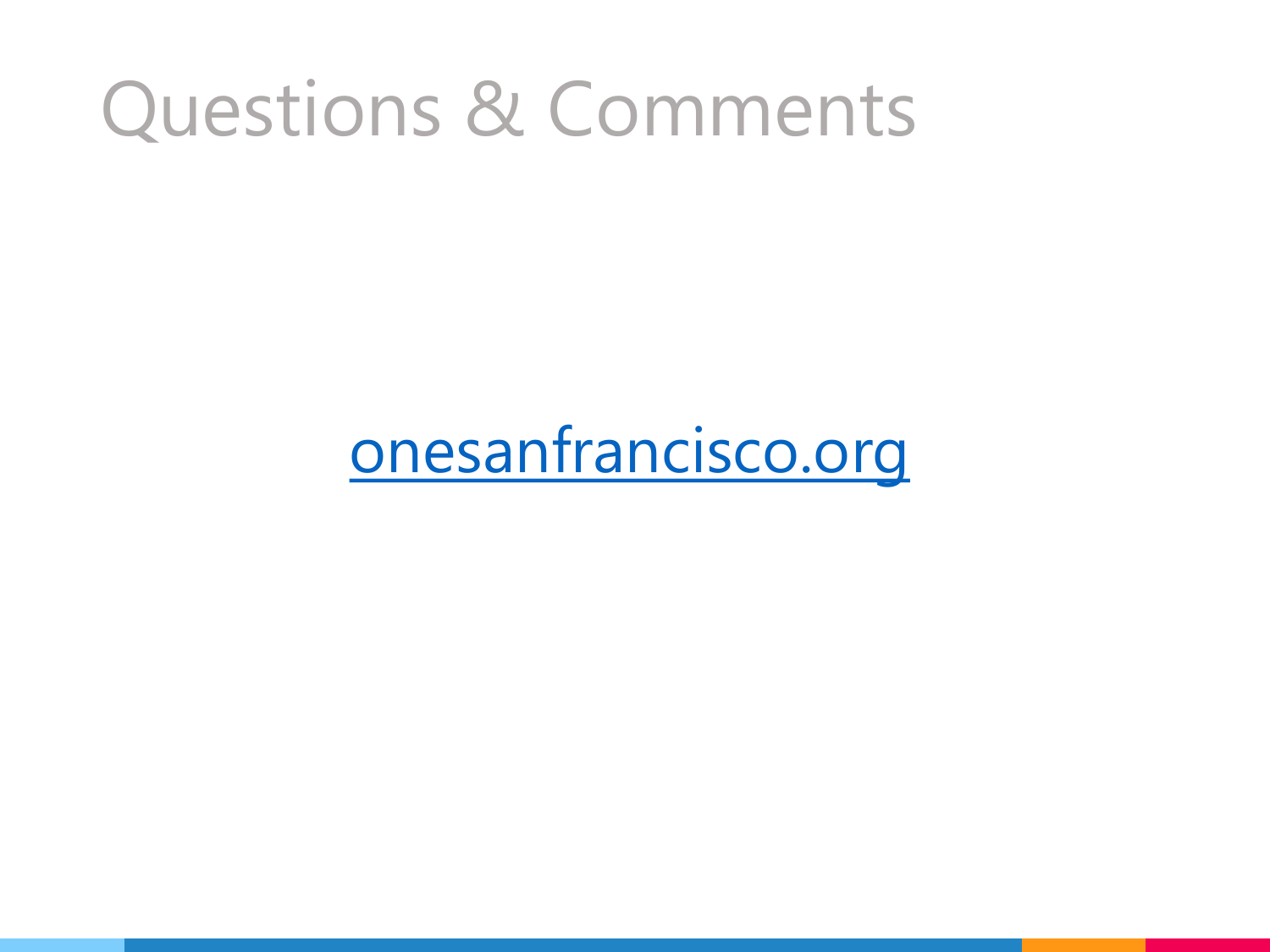# **PROPOSED CAPITAL BUDGET Funding Sources**

|             | <b>CASH</b>                   | <b>DEBT</b>                                                                                                                     |                                                                                                         |                                                                                     |           |
|-------------|-------------------------------|---------------------------------------------------------------------------------------------------------------------------------|---------------------------------------------------------------------------------------------------------|-------------------------------------------------------------------------------------|-----------|
|             | <b>General</b><br><b>Fund</b> | + Critical Repairs<br>(COPs)                                                                                                    | + Street<br><b>Resurfacing</b><br>(COPs)                                                                | + Recovery<br><b>Stimulus (COPs)</b>                                                | $=$ Total |
| Purpose     |                               | Address basic state-<br>of-good-repair<br>needs at City<br>Facilities including<br>HVAC, roofs,<br>elevators, ADA<br>needs etc. | Supplement State-<br>funding to maintain<br>streets at a "good"<br>Pavement<br>Condition Index of<br>75 | Fund enhancement<br>projects that<br>provide economic<br>stimulus & job<br>creation |           |
| <b>FY23</b> | \$51M                         | \$50M                                                                                                                           | \$30M                                                                                                   | \$29M                                                                               | \$160M    |
| <b>FY24</b> | \$56M                         |                                                                                                                                 |                                                                                                         |                                                                                     | \$56M     |

#### **n** The budget also includes:

- Additional \$147M in Non-General Fund sources (see slide 11)
- **E** \$3M in prior-year COP capacity for cost escalation